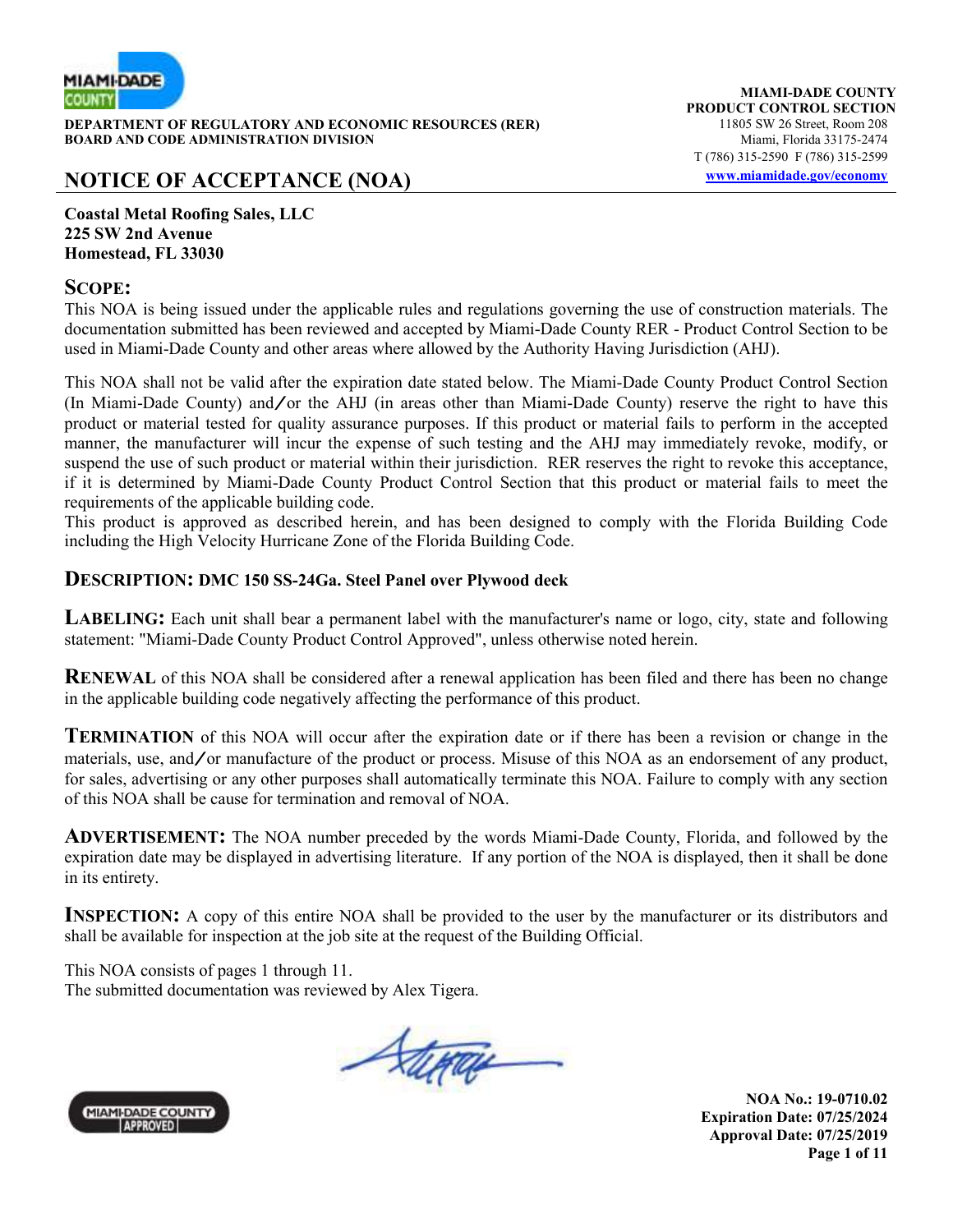# **ROOFING SYSTEM APPROVAL:**

| Category:                      | Roofing                        |
|--------------------------------|--------------------------------|
| <b>Sub-Category:</b>           | Metal, Panels (Non-Structural) |
| <b>Material:</b>               | Steel                          |
| <b>Deck Type:</b>              | Wood                           |
| <b>Maximum Design Pressure</b> | $-165.00$ psf                  |

#### **TRADE NAMES OF PRODUCTS MANUFACTURED OR LABELED BY APPLICANT:**

| <b>Product</b>                                          | <b>Dimensions</b>                                                                                                                                                | <b>Test</b><br><b>Specifications</b> | Product<br><b>Description</b>                                                                                                           |
|---------------------------------------------------------|------------------------------------------------------------------------------------------------------------------------------------------------------------------|--------------------------------------|-----------------------------------------------------------------------------------------------------------------------------------------|
| DMC 150 SS - 24Ga.<br><b>Steel Panel</b>                | Length: various<br>Height: $1-1/2$ "<br>Width: 16"<br>Thickness 24 ga<br>Min. Yield Strength: 50ksi.                                                             | <b>TAS 110</b>                       | Corrosion resistant, galvanized steel or<br>galvalume standing seam metal panel.                                                        |
| DMC 150SS Butterfly<br>Clip                             | Base:<br>Length: $4.5$ "<br>Height: 1-1/4"<br>Width: 1"<br>Thickness: 22ga<br>Upper Clip:<br>Length: 5.045"<br>Height: 0.929"<br>Width: 0.40"<br>Thickness: 24ga |                                      | Two piece panel clip (base and upper clip)<br>used for the field conditions of DMC 150<br>SS panel assembly System A.                   |
| <b>DMC 150SS</b><br><b>Continuous Butterfly</b><br>Clip | Base:<br>Length: 120"<br>Height: $1-1/4$ "<br>Width: 1"<br>Thickness: 22ga<br>Upper Clip:<br>Length: 5.045"<br>Height: 0.929"<br>Width: 0.40"<br>Thickness: 24ga |                                      | Two piece panel clip (base and upper clip)<br>used for the perimeter and corner<br>conditions of DMC 150 SS panel assembly<br>System A. |
| 24 ga. DMC 150SS<br>Fixed Clip                          | Length: $2-1/4$ "<br>Height: 1-5/8"<br>Base Width: 15/16"<br>Thickness: 24ga                                                                                     |                                      | One piece panel clip used for the field<br>conditions of DMC 150 SS panel assembly<br>System B.                                         |
| 22 ga. DMC 150SS<br>Fixed Clip                          | Length: $6-1/4$ "<br>Height: 1-5/8"<br>Base Width: 3/4"<br>Thickness: 22ga                                                                                       |                                      | One piece panel clip used for the perimeter<br>and corner conditions of DMC 150 SS<br>panel assembly System B.                          |

**NOA No.: 19-0710.02 Expiration Date: 07/25/2024 Approval Date: 07/25/2019 Page 2 of 11** 

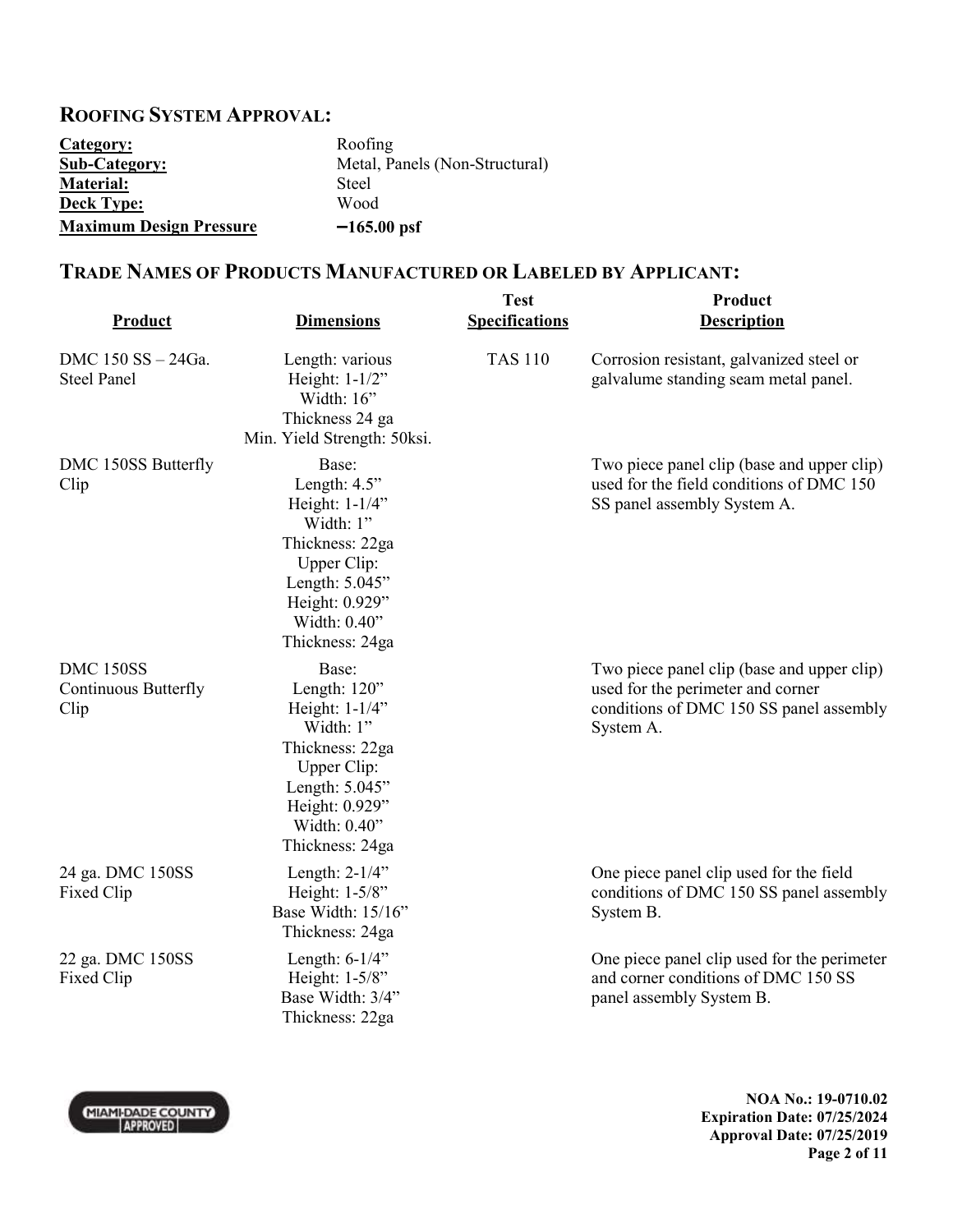| Product                                           | <b>Dimensions</b> | <b>Test</b><br><b>Specifications</b> | Product<br><b>Description</b>                  |                                  |
|---------------------------------------------------|-------------------|--------------------------------------|------------------------------------------------|----------------------------------|
| Bostik 70-05A                                     | N/A               | <b>TAS 110</b>                       | Heavy duty construction adhesive.              |                                  |
| <b>EVIDENCE SUBMITTED:</b>                        |                   |                                      |                                                |                                  |
| <b>Test Agency</b>                                |                   | <b>Test Identifier</b>               | <b>Test Name/Report</b>                        | Date                             |
| PRI Asphalt Technologies, Inc.                    |                   | DMC-006-02-01<br>DMC-009-02-01       | ASTM B 117<br><b>TAS 125</b><br><b>TAS 100</b> | 10/08/02<br>03/11/13<br>03/11/13 |
| <b>PRI Construction Materials</b><br>Technologies |                   | $VLS-015-02-01$<br>VLS-015-02-01     | ASTM B 117<br>ASTM G 155                       | 05/15/18<br>05/15/18             |
| Architectural Testing.                            |                   | 56842.02-122-18                      | <b>TAS 100</b>                                 | 06/08/05                         |
| Hurricane Test Laboratory, Inc.                   |                   | 0287-0311-07                         | <b>TAS 125</b>                                 | 08/07/07                         |

## **TRADE NAMES OF PRODUCTS MANUFACTURED OR LABELED BY APPLICANT:**



**NOA No.: 19-0710.02 Expiration Date: 07/25/2024 Approval Date: 07/25/2019 Page 3 of 11**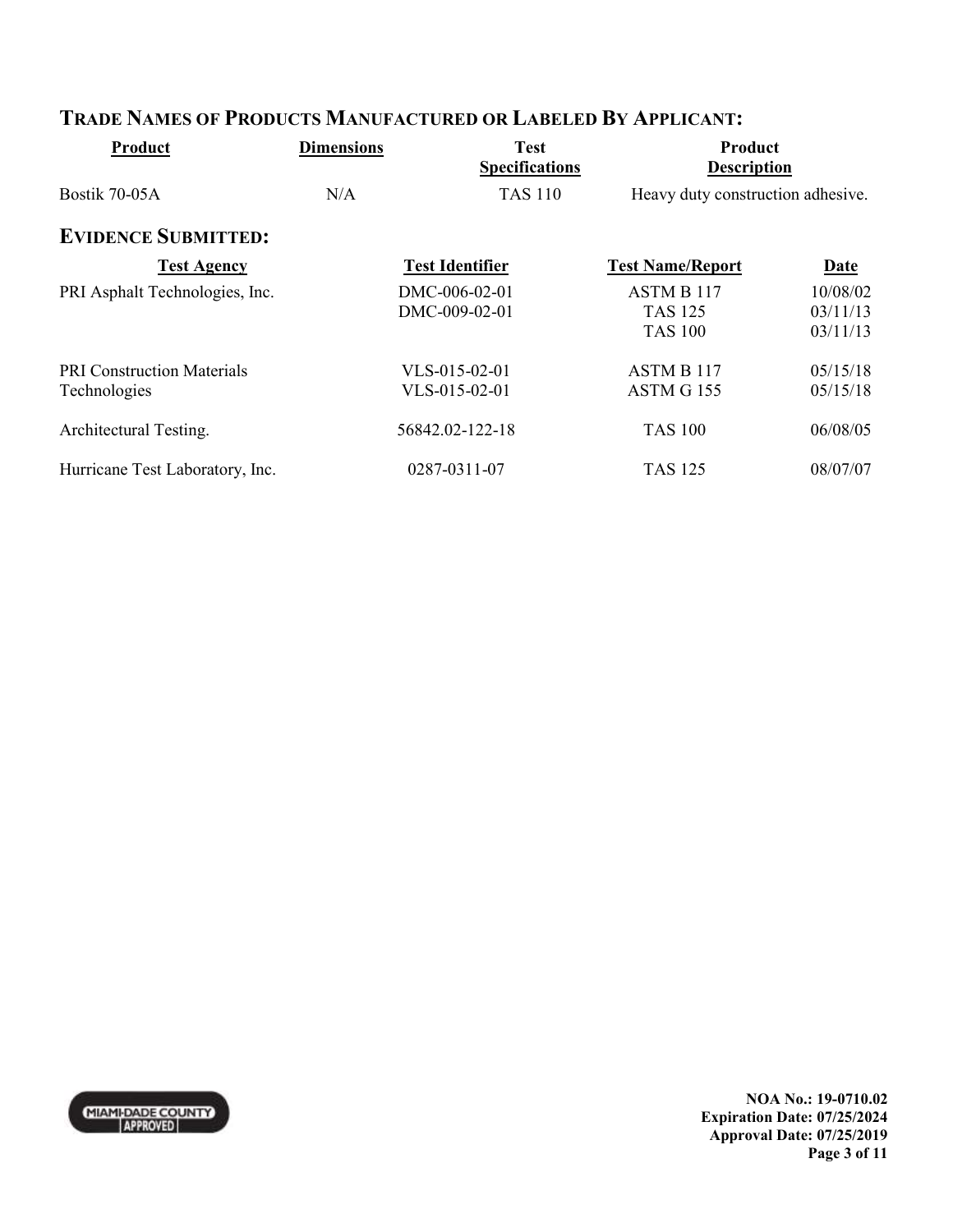#### **APPROVED ASSEMBLIES:**

| <b>System A:</b>                        | DMC 150 SS - 24Ga. Steel Panel 16" wide Panel                                                                                                                                                                                                                                                                                                                                     |
|-----------------------------------------|-----------------------------------------------------------------------------------------------------------------------------------------------------------------------------------------------------------------------------------------------------------------------------------------------------------------------------------------------------------------------------------|
| <b>Deck Type:</b>                       | Wood, Non-insulated                                                                                                                                                                                                                                                                                                                                                               |
| <b>Deck Description:</b>                | New Construction $19/32$ " or greater plywood or wood plank.                                                                                                                                                                                                                                                                                                                      |
| <b>Slope Range:</b>                     | $2"$ : 12" or greater                                                                                                                                                                                                                                                                                                                                                             |
| <b>Maximum Uplift</b><br>Pressure:      | <b>See Maximum Design Pressures below</b>                                                                                                                                                                                                                                                                                                                                         |
| <b>Deck Attachment:</b>                 | In accordance with applicable Building Code, but in no case shall it be less than 8d annular<br>ring shank nails spaced 6" o.c. In reroofing, where the deck is less than $\frac{19}{32}$ " thick<br>(Minimum $15/32$ ) The above attachment method must be in addition to existing attachment.                                                                                   |
| <b>Underlayment:</b>                    | Minimum underlayment shall be an ASTM D 226 Type II installed with a minimum 4"<br>side-lap and 6" end-laps. Underlayment shall be fastened with corrosion resistant tin-caps<br>and 12 gauge 1 $\frac{1}{4}$ annular ring-shank nails, spaced 6" o.c. at all laps and two staggered<br>rows 12" o.c. in the field of the roll or any approved underlayment having a current NOA. |
| <b>Fire Barrier Board:</b>              | Any approved fire barrier having a current NOA. Refer to a current fire directory listing for<br>fire ratings of this roofing system assembly as well as the location of the fire barrier within<br>the assembly. See Limitation $# 1$ .                                                                                                                                          |
| <b>Valleys:</b>                         | Valley construction shall be in compliance with Roofing Application Standard RAS 133<br>and with the current published installation instructions and details in DMC Association of<br>Regional Manufacturers Installation Manual.                                                                                                                                                 |
| <b>Metal Panels and</b><br>Accessories: | Install the "DMC 150 SS $-$ 24Ga. Steel Panel 16" wide Panel" including flashing<br>penetrations, valleys, end laps and accessories in compliance "DMC Association of<br>Regional Manufacturers" current, published installation instructions and in compliance with<br>the minimum requirements detailed in Roofing Application Standard RAS 133.                                |
| <b>Field Conditions:</b>                | Panels shall be secured along the male rib with approved clips fastened with two corrosion<br>resistant #10 pancake head fasteners of sufficient length to penetrate through the sheathing<br>a minimum of $\frac{3}{16}$ ". The panel clips shall be located at the maximum spacing listed in<br>Table A below.                                                                  |

| <b>TABLE A</b>                                           |                                 |                                       |  |
|----------------------------------------------------------|---------------------------------|---------------------------------------|--|
| <b>MAXIMUM DESIGN PRESSURES</b>                          |                                 |                                       |  |
| <b>Roof Areas</b>                                        | <b>Field</b>                    | Perimeter and Corner <sup>1</sup>     |  |
| <b>Maximum Design Pressures</b>                          | $-99.25$                        | $-114.25$                             |  |
| <b>Maximum Clip Spacing</b><br>$16$ " o.c.<br>$12"$ o.c. |                                 |                                       |  |
| <b>Clip</b>                                              | <b>DMC 150SS Butterfly Clip</b> | <b>DMC 150SS Continuous Butterfly</b> |  |
|                                                          |                                 | <b>Clip</b>                           |  |
| <b>Mechanical Seam</b>                                   | $180^\circ$                     | $180^\circ$                           |  |
| 1. Extrapolation shall not be allowed                    |                                 |                                       |  |



**NOA No.: 19-0710.02 Expiration Date: 07/25/2024 Approval Date: 07/25/2019 Page 4 of 11**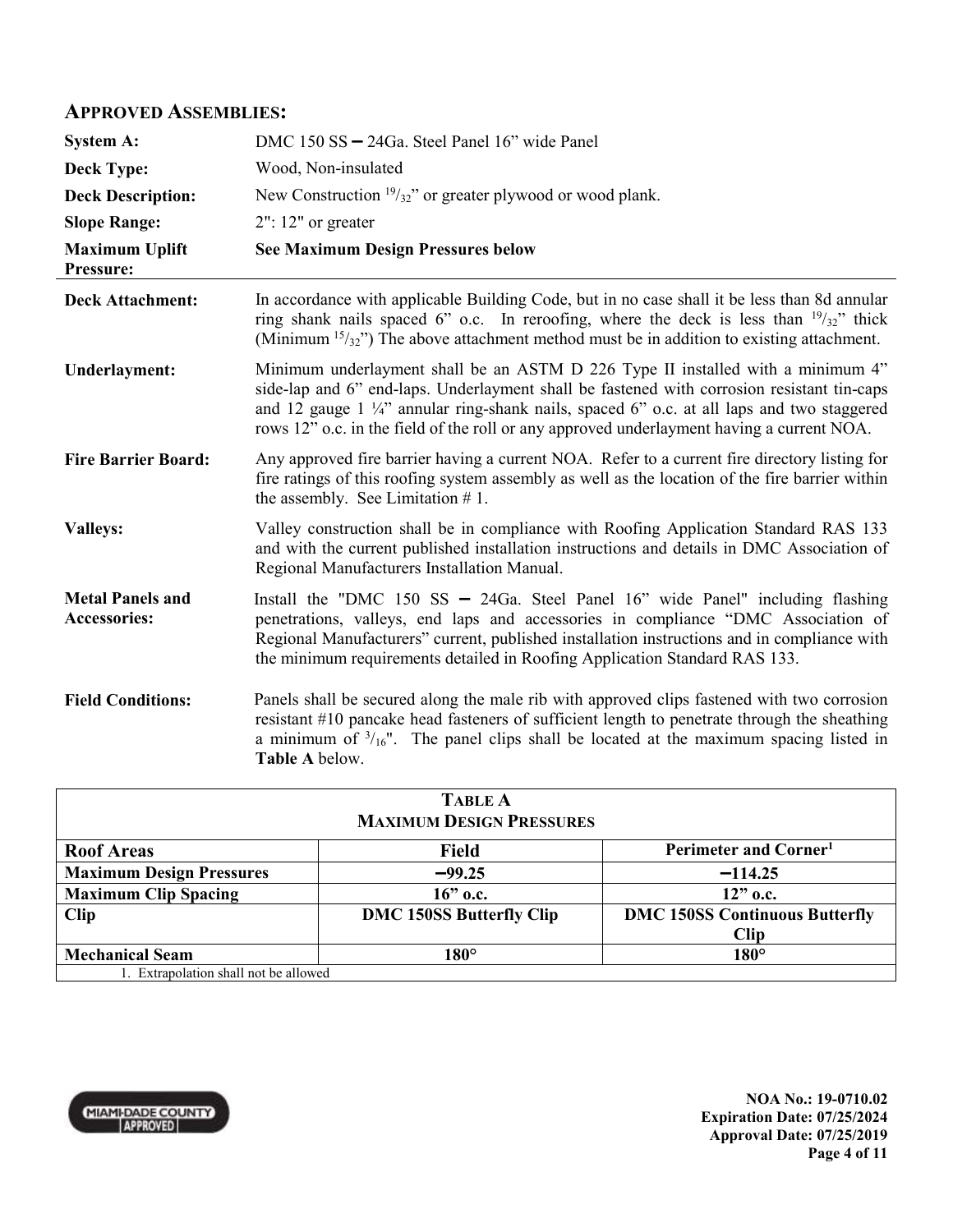| <b>System B:</b>                               | DMC 150 SS - 24Ga. Steel Panel 16" wide Panel                                                                                                                                                                                                                                                                                                                                                                                |
|------------------------------------------------|------------------------------------------------------------------------------------------------------------------------------------------------------------------------------------------------------------------------------------------------------------------------------------------------------------------------------------------------------------------------------------------------------------------------------|
| <b>Deck Type:</b>                              | Wood, Non-insulated                                                                                                                                                                                                                                                                                                                                                                                                          |
| <b>Deck Description:</b>                       | New Construction $\frac{19}{32}$ " or greater plywood or wood plank.                                                                                                                                                                                                                                                                                                                                                         |
| <b>Slope Range:</b>                            | $2"$ : 12" or greater                                                                                                                                                                                                                                                                                                                                                                                                        |
| <b>Maximum Uplift</b><br>Pressure:             | <b>See Table B below</b>                                                                                                                                                                                                                                                                                                                                                                                                     |
| <b>Deck Attachment:</b>                        | In accordance with applicable Building Code, but in no case shall it be less than 8d annular<br>ring shank nails spaced at a maximum distance specified below in <b>Table B</b> . In reroofing,<br>where the deck is less than $19/32$ " thick (Minimum $15/32$ ") The above attachment method must<br>be in addition to existing attachment.                                                                                |
| Underlayment:                                  | Minimum underlayment shall be an ASTM D 226 Type II installed with a minimum 4"<br>side-lap and 6" end-laps. Underlayment shall be fastened with corrosion resistant tin-caps<br>and 12 gauge $1\frac{1}{4}$ annular ring-shank nails, spaced 6" o.c. at all laps and two staggered<br>rows 12" o.c. in the field of the roll or any approved underlayment having a current NOA.                                             |
| <b>Fire Barrier Board:</b>                     | Any approved fire barrier having a current NOA. Refer to a current fire directory listing for<br>fire ratings of this roofing system assembly as well as the location of the fire barrier within<br>the assembly. See Limitation $# 1$ .                                                                                                                                                                                     |
| <b>Valleys:</b>                                | Valley construction shall be in compliance with Roofing Application Standard RAS 133<br>and with the current published installation instructions and details in DMC Association of<br>Regional Manufacturers Installation Manual.                                                                                                                                                                                            |
| <b>Metal Panels and</b><br><b>Accessories:</b> | Install the "DMC 150 SS $-$ 24Ga. Steel Panel 16" wide Panel" including flashing<br>penetrations, valleys, end laps and accessories in compliance "DMC Association of<br>Regional Manufacturers" current, published installation instructions and in compliance with<br>the minimum requirements detailed in Roofing Application Standard RAS 133.                                                                           |
|                                                | Panels shall be secured along the male rib with approved Panel clip listed below in Table B<br>with two corrosion resistant #10 pancake head fasteners of sufficient length to penetrate<br>through the sheathing a minimum of $\frac{3}{16}$ ". The panel clips are to be placed at a spacing<br>listed below in Table B. The female rib of panel is placed over the male/clip assembly and<br>seamed. See Detail B herein. |

| <b>TABLE B</b>                     |                   |                                                                        |                        |
|------------------------------------|-------------------|------------------------------------------------------------------------|------------------------|
| <b>MAXIMUM DESIGN PRESSURES</b>    |                   |                                                                        |                        |
| <b>Roof Areas</b>                  | Field             | Perimeter and Corner <sup>1</sup><br>Perimeter and Corner <sup>1</sup> |                        |
|                                    |                   | <b>Option 1</b>                                                        | <b>Option 2</b>        |
| <b>Maximum Design Pressures</b>    | $-90.00$ psf      | $-150.00$ psf                                                          | $-165.00$ psf          |
| <b>Plywood Fastener Spacing</b>    | $6"$ o.c.         | $6"$ o.c.                                                              | $4"$ o.c.              |
| <b>Clip Type</b>                   | 24 ga. DMC 150SS  | 22 ga. DMC 150SS Fixed                                                 | 22 ga. DMC 150SS Fixed |
|                                    | <b>Fixed Clip</b> | <b>Clip</b>                                                            | <b>Clip</b>            |
| <b>Maximum Clip Spacing</b>        | $16$ " o.c.       | $12"$ o.c.                                                             | $8"$ o.c.              |
| <b>Bostik Seam Sealant</b>         | <b>None</b>       | $(1)$ 1/4" bead                                                        | <b>None</b>            |
| <b>Mechanical Seam</b>             | $90^{\circ}$      | $90^\circ$                                                             | $180^\circ$            |
| Extrapolation shall not be allowed |                   |                                                                        |                        |



**NOA No.: 19-0710.02 Expiration Date: 07/25/2024 Approval Date: 07/25/2019 Page 5 of 11**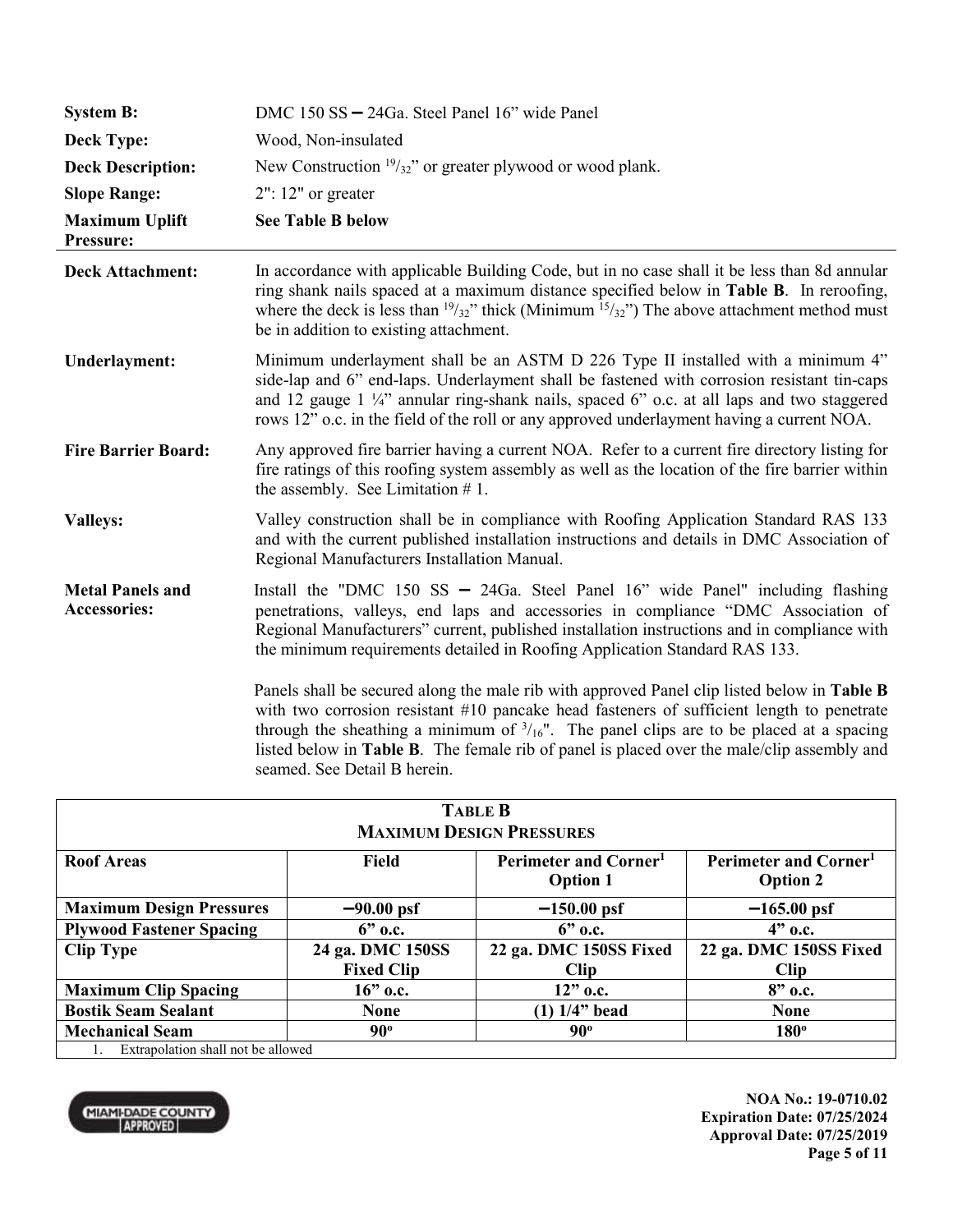#### **LIMITATIONS**

- **1.** Fire classification is not part of this acceptance; refer to a current Approved Roofing Materials Directory for fire ratings of this product.
- **2.** The maximum designed pressure listed herein shall be applicable to all roof pressure zones (i.e. field, perimeters, and corners). Neither rational analysis, nor extrapolation shall be permitted for enhanced fastening at enhanced pressure zones (i.e. perimeters, extended corners and corners).
- **3.** Panels may be rolls formed in continuous lengths from eave to ridge. Maximum lengths shall be as described in Roofing Application Standard RAS 133
- **4.** All panels shall be permanently labeled with the manufacturer's name and/or logo, city and state, and the following statement: "Miami-Dade County Product Control Approved" **or** with the Miami-Dade County Product Control Seal as seen below. All clips shall be permanently labeled with the manufacturer's name and/or logo, and/or model.



- **5.** All products listed herein shall have a quality assurance audit in accordance with the Florida Building Code and Rule 61G20-3 of the Florida Administrative Code.
- **6.** Panels may be jobsite roll formed with machine model **# 181012761** from DMC Association of Regional Manufacturers.

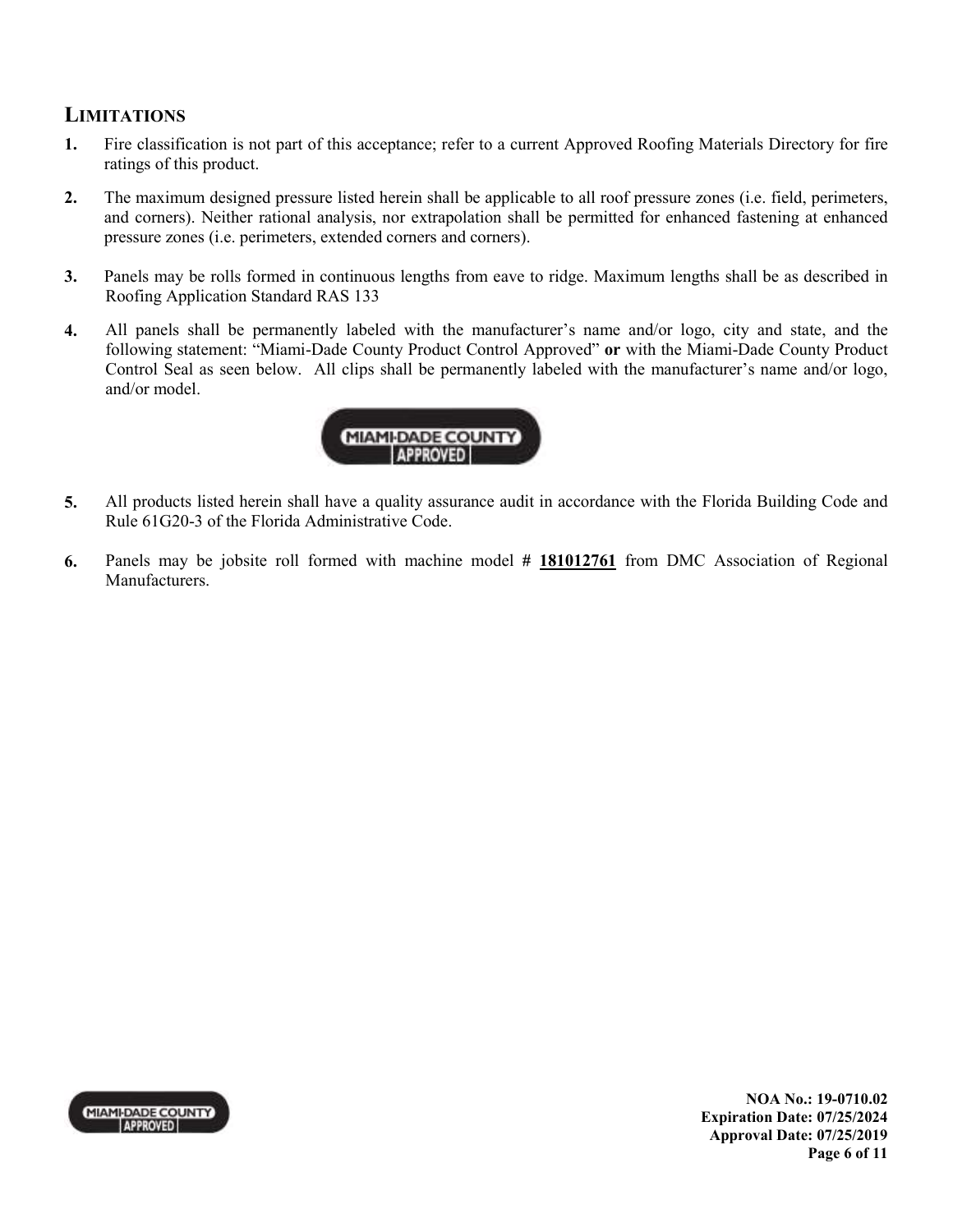## **PROFILE DRAWINGS**



**DCM 150 SS – 24GA. STEEL PANEL**



**DMC 150SS BUTTERFLY CLIP**



**NOA No.: 19-0710.02 Expiration Date: 07/25/2024 Approval Date: 07/25/2019 Page 7 of 11**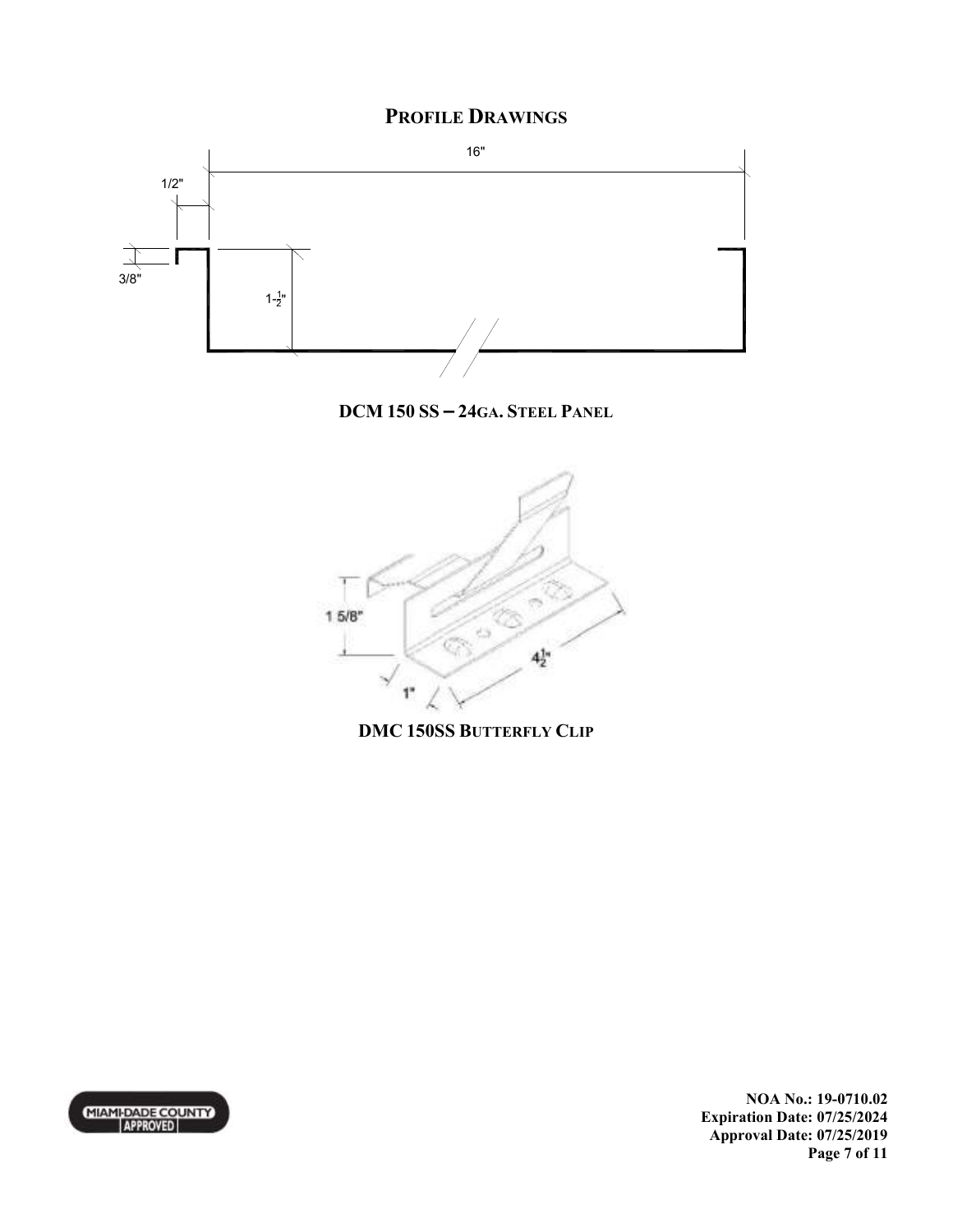

**DMC 150SS CONTINUOUS BUTTERFLY CLIP**



**24 GA, DMC 150SS FIXED CLIP**



**22 GA, DMC 150SS FIXED CLIP**



**NOA No.: 19-0710.02 Expiration Date: 07/25/2024 Approval Date: 07/25/2019 Page 8 of 11**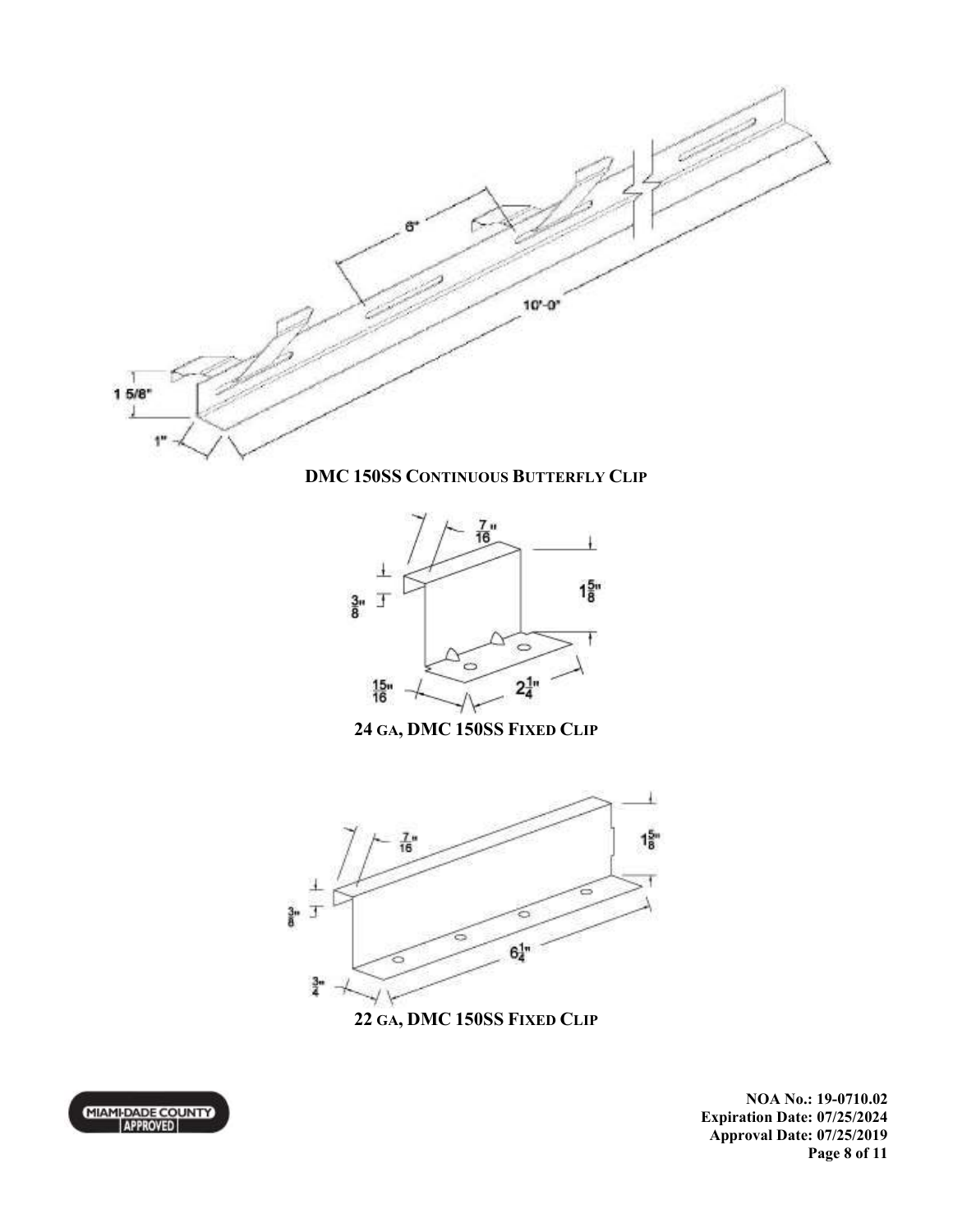

**(Perimeter and Corner Conditions)** 



**NOA No.: 19-0710.02 Expiration Date: 07/25/2024 Approval Date: 07/25/2019 Page 9 of 11**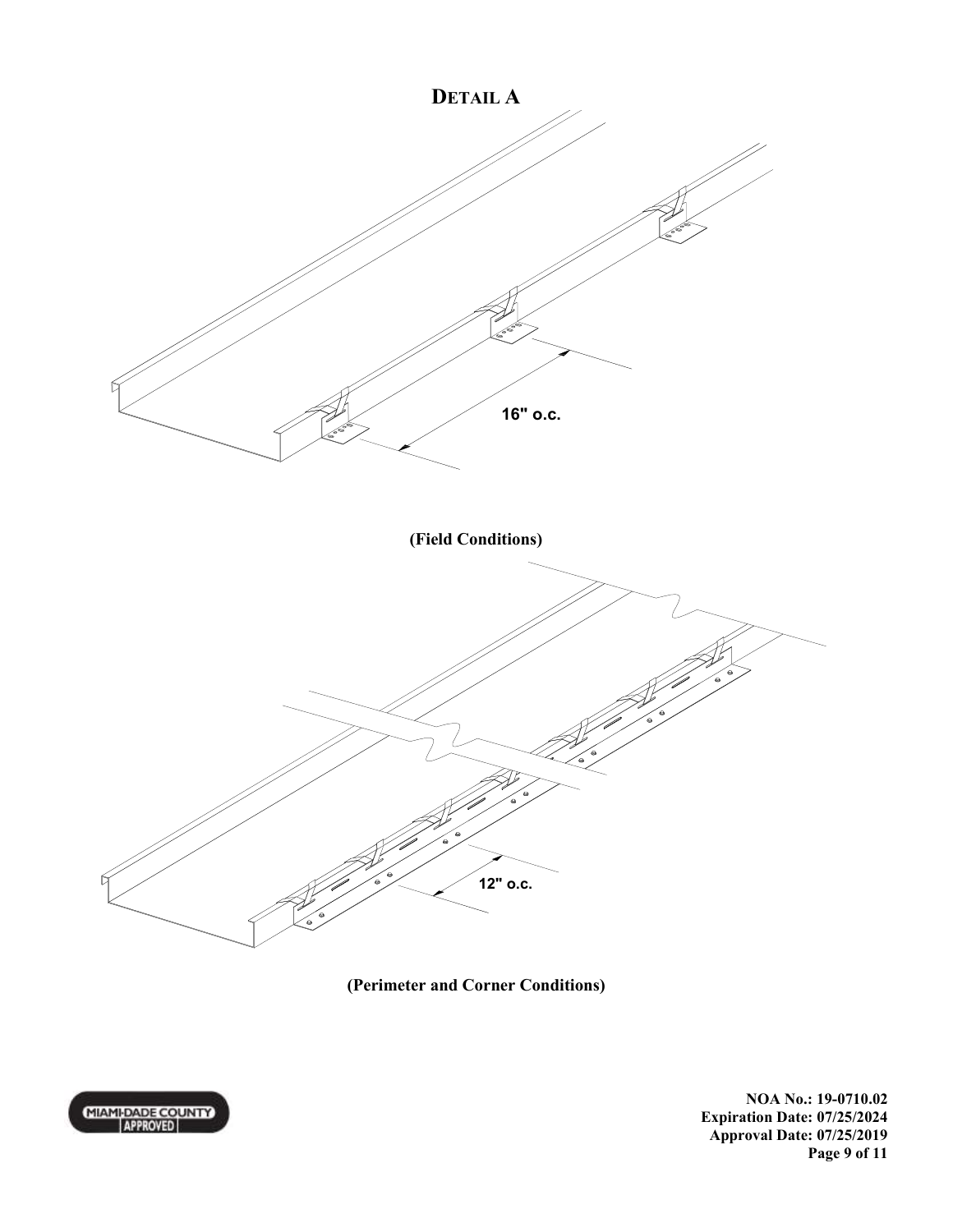# **DETAIL A (CONT.)**



**(Seam Detail System A – Field, Perimeter and Corner Condition)** 

## **DETAIL B**



**(Field Condition Seam Detail)** 

MIAMI-DADE COUNTY

**NOA No.: 19-0710.02 Expiration Date: 07/25/2024 Approval Date: 07/25/2019 Page 10 of 11**